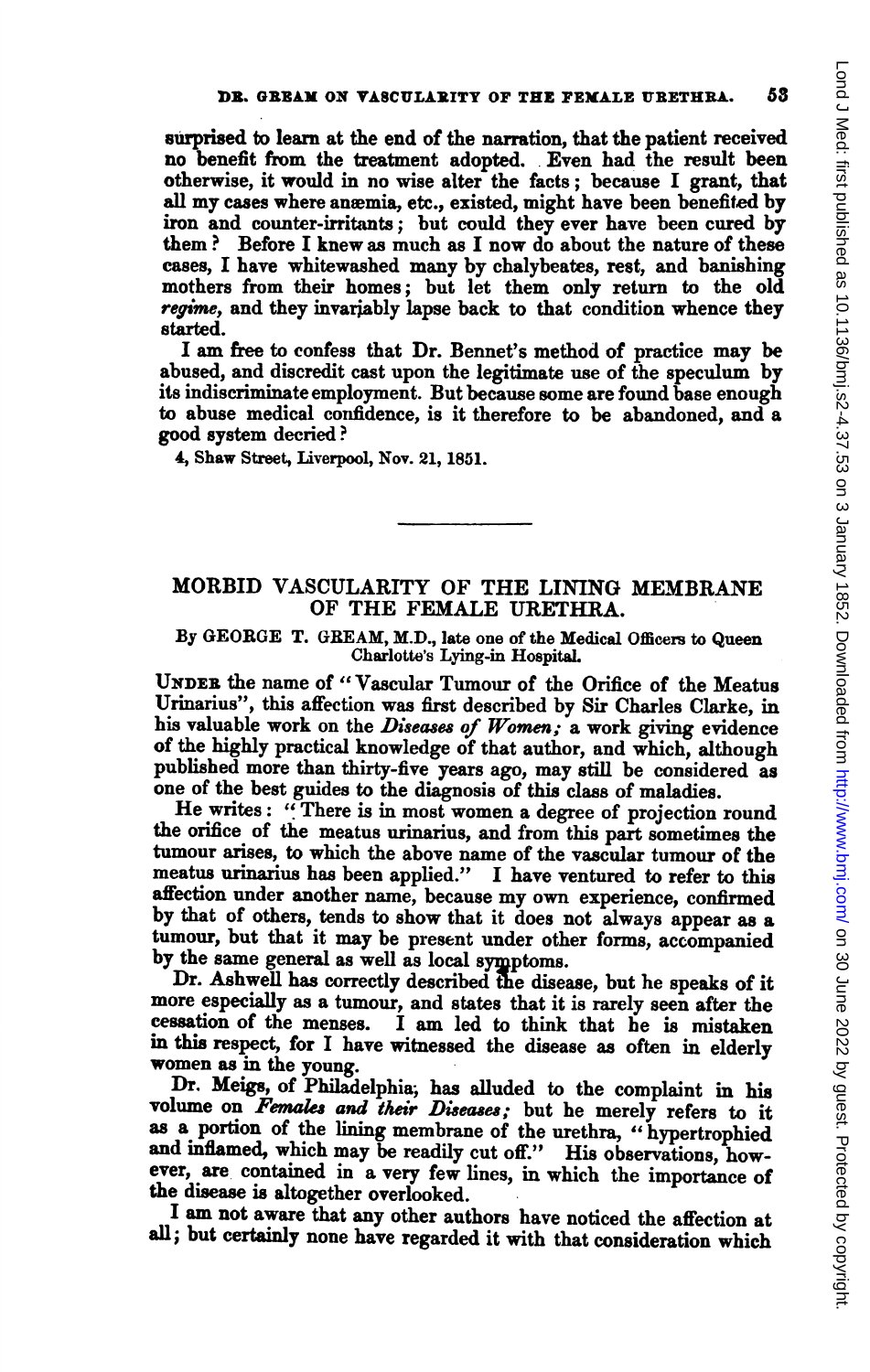it calls for, when we consider the suffering attending it, and its liability to return, unless properly treated and entirely removed, The fact that it is one of those diseases which do not frequently come under the notice of medical men, renders the circumstance of its being so little alluded to by authors especially remarkable.

It presents itself under three different forms: the first, most likely, being the incipient stage of the second; and the second, the beginning of the third. But this is only conjecture; for the opportunity of proving it has not yet been afforded to me. It may be present as a simple vascularity of the lining membrane of the urethra, without any elevation whatever, extending some little distance towards the bladder; the membrane itself being highly florid in colour, and extremely tender when touched, or during the passage of the urine. This is the usual character of the disease, when it is confined within the canal; but Sir Charles Clarke relates the case of a patient in St. Bartholomew's Hospital, in whose urethra there was a tumour of a scarlet colour, nearly filling up the canal. The occurrence of a tumour, however, within the urethra is unusual. This is probably owing to the pressure of the sides of the canal preventing the elevation of the dilated vessels, and to the passage of the urine having a similar effect.

When the vascularity is within the urethra, no morbid appearances present themselves externally; but if the symptoms call attention to the part, and the lining membrane is exposed by making pressure around the meatus, the highly florid appearance will at once be detected.

The second form in which the disease appears, is that of a flattened vascular spot, with but slight elevation, surrounding the orifice of the urethra, highly florid in colour, and exquisitely tender when touched: it is so little elevated, that it can scarcely be called a tumour. The redness extends from it into the canal for some little distance, but the membrane within, although florid in appearance, is quite smooth on its surface; whereas the external spot of vascularity is slightly granulated, because it is not modified bypressure from the sides of the urethra.

In the third stage, the disease consists of a distinct tumour, granulated, and attached, sometimes by a broader base, sometimes by a narrow one, and, in some instances, even by a slender pedicle to the side of the urethra, or just externally to it; and, in almost all cases, some dilated vessels will be seen extending from its base to within the urethral canal.

When there is an actual prominent tumour, the local pain and the constitutional symptoms are greatly increased in severity. In some eases, the peculiar scarlet colour of the part has attracted the notice of the patient; but in many instances, particularly when the vascularity is within the urethra, not only has the actual seat of the disease escaped her observation, but it has also been overlooked by her medical attendant, who has referred to the uterus as the diseased organ, has stated that its cervix was inflamed or ulcerated, and caustic has sometimes for weeks, or months, been applied, without affording the least advantage to the patient.

This vascular disease is not at all to be considered as similar to an affection situated in the same parts, having its origin in a varicose state of the veins, which causes some uneasiness and is accompanied by a mucous discharge, but which does not produce the same acute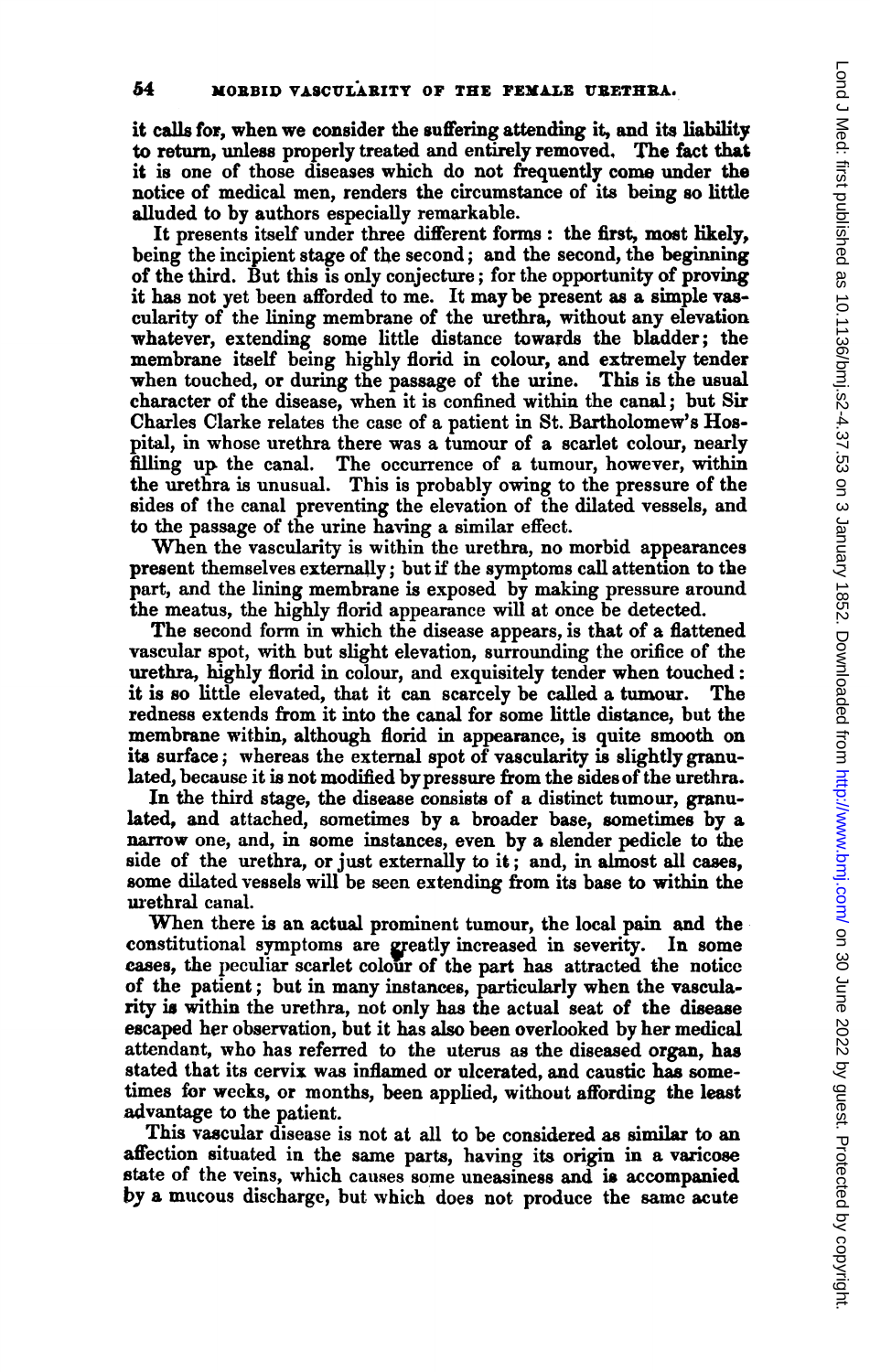suffering nor the great constitutional disturbance, nor is the appearance the same. In the vascular disease in question the blood contained in the vessels is arterial, while in the venous enlargement it is dark coloured, and the distended veins have the same appearance which veins have in other parts of the body when in <sup>a</sup> varicose condition. Atten tion is first called to the vascular disease, by an uneasy sensation at the lower part of the body, and pain passing down the thighs; and pain when urine is voided, or when the part is touched; slight bleeding also occurs occasionally, owing to the rupture of some dilated vessel, whose covering is always much attenuated. There may be frequent desire to pass urine; and walking causes great suffering; while accompanying these symptoms, there is always copious mucous discharge, which is excessive when the disease appears in the form of a tumour. Owing to which, as well as to the constant uneasiness and frequent acute suffering, the patient becomes emaciated and weak, and it is surprising to find so many and such severe symptoms arising from <sup>a</sup> disease whose extent is confined within such limited bounds; but there is clear evidence that it does produce them in the fact that, immediately upon the destruction of the vascular spot, or even on its partial removal, a comparative freedom from the symptoms is at once enjoyed.

Upon <sup>a</sup> digital examination of the vagina being made, great tenderness is experienced by the patient at the vaginal orifice, and still more if pressure is made towards the pubes; and bleeding from this part will almost always be induced by the examination. These symptoms necessarily call for further investigation, and the nature of the disease becomes apparent.

The only mode of cure is the destruction of the entire congeries of vessels; and if the smallest part of it is left, the disease will most certainly return. It has been customary to employ excision with It has been customary to employ excision with scissors, and afterwards to apply potassa fusa, or to use the latter alone for the removal of the complaint. A ligature has also been recommended as a means of removal; but there are objections to both these modes of treatment, which those who have used them will, I am<br>confident, admit. In order that the scissors may be employed the In order that the scissors may be employed, the vagina must be held open by an assistant; but the spot to be excised is so covered by the pubes that it cannot be sufficiently exposed to ensure the due performance of the operation, and the potassa fusa applied to the bleeding surface is effectual only in those cases in which the disease is very superficial, and by itself this caustic always fails to destroy the part entirely; hence we have a return of the complaint, and a repetition of a most painful operation.

If the disease is within the urethra, these means of cure are totally inapplicable. If the ligature is employed, it may in some cases prove efficient; but in others it would be impossible to effect a cure by means of it, as the part affected could not all be enclosed.

Having several times been called upon to treat cases which had been before apparently cured (by myself and others) by the means mentioned above, I was led to think of another mode of treatment which would be more successful; and it occurred to me that the application of strong nitric acid, in the manner adopted by Mr. Henry Lee for the destruction of hemorrhoids (and which proves so successful), would be equally applicable to the vascularity of the female urethra.

55